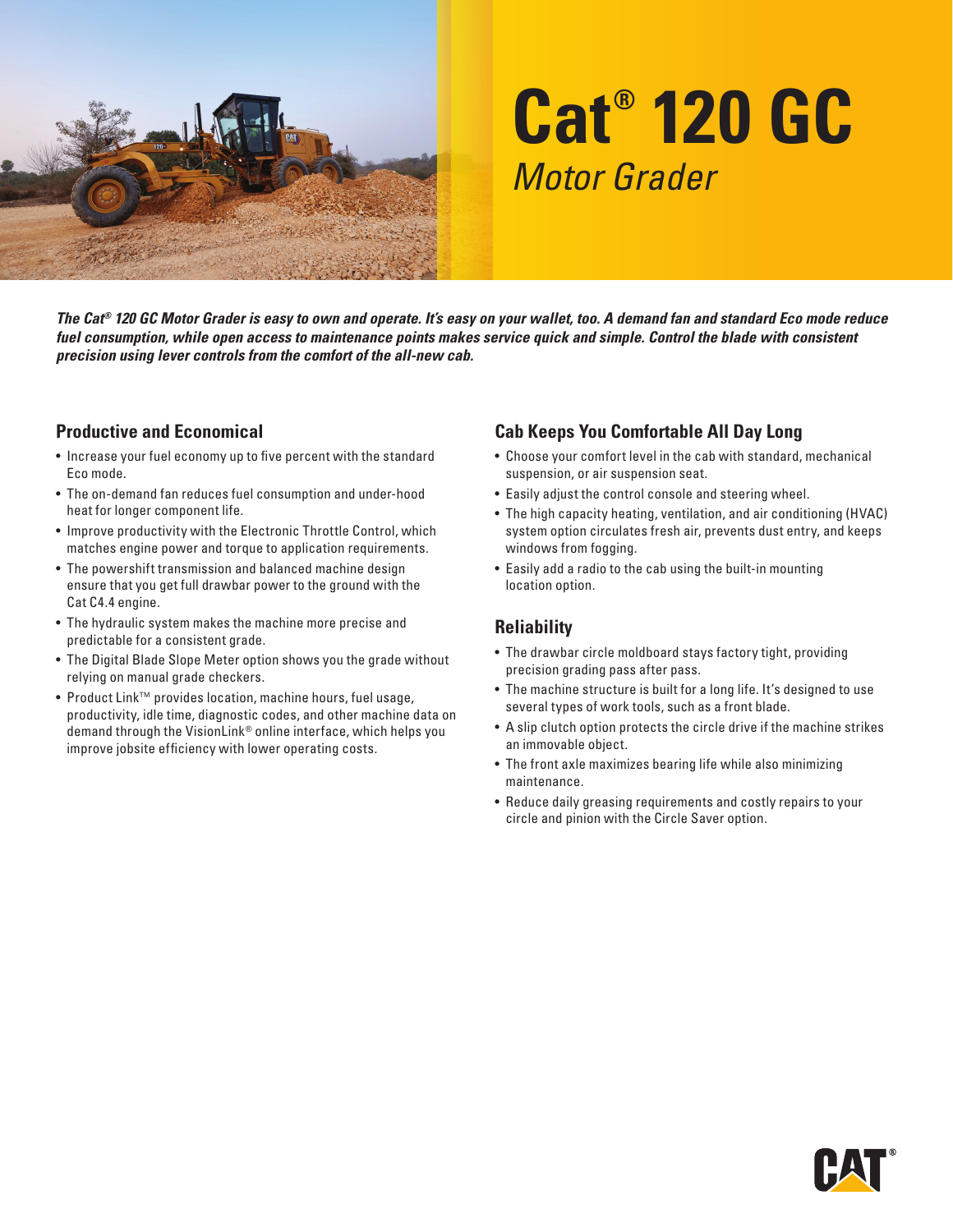### **Safety**

- See what's behind you with the rear camera option. The dedicated display can be always on to ensure a safe work environment.
- In the event of an engine stall, count on the secondary steering system option to help stop the machine safely.
- Use three points of contact when entering and exiting the machine with strategically placed walkways and grab rails.
- Ground-level engine shut-off switch stops all fuel to the engine when activated and shuts down the machine.
- See the rear of your machine with side- and rearview mirrors.
- Work past sundown using the strategically placed lights for nighttime visibility.

#### **Maintenance**

- Filters, such as fuel, engine air, and oil filters, are grouped together for easy access and preventive maintenance.
- The standard drawbar circle moldboard increases durability using hardened circle teeth and replaceable wear inserts to help sustain factory tightness.
- Brake adjustments are maintenance free and easily accessible.
- The standard bottom guard shields the transmission and filter. Optional guarding protects your machine from damage in demanding applications.
- Spend less time cleaning the cooling system with the reversing fan option, which reduces costs when cleaned once per week for more uptime.

#### **Versatility**

- Improve the performance and efficiency of your machine with the counterweight or push block option.
- Ripper and scarifier options are available to assist with grading hard ground.
- Add the front blade option to spread more material faster.
- The optional tow hitch allows you to tow equipment or implements behind the machine.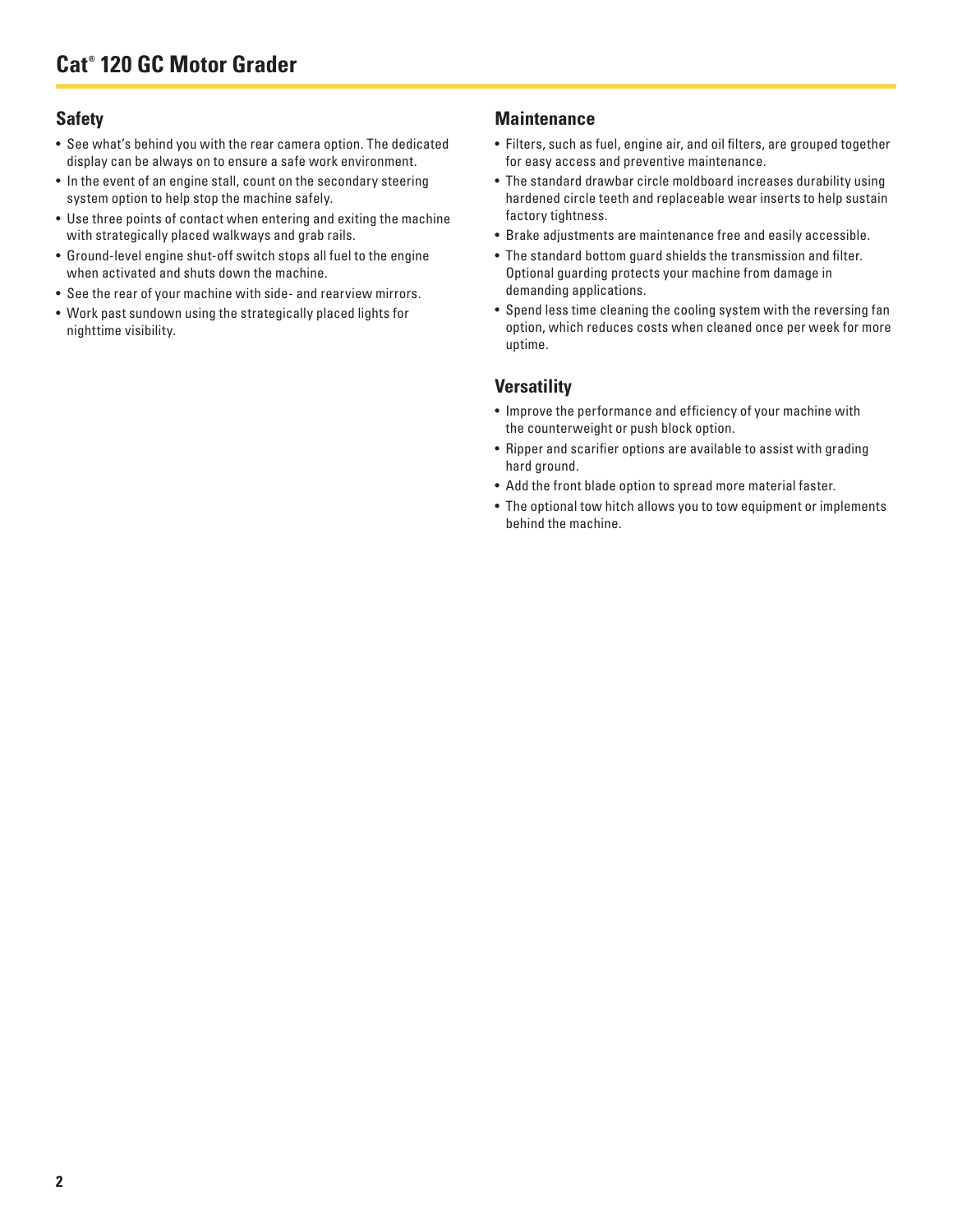## **Standard and Optional Equipment**

Standard and optional equipment may vary. Consult your Cat dealer for details.

|                               | <b>Standard</b> | <b>Optional</b> |
|-------------------------------|-----------------|-----------------|
| <b>CAB</b>                    |                 |                 |
| Standard seat                 | ✓               |                 |
| Mechanical suspension seat    |                 | ✓               |
| Air suspension seat           |                 |                 |
| Steering wheel/lever controls | ✓               |                 |
| ROPS/FOPS                     |                 | ✓               |
| Heating/cooling cab system    |                 | ✓               |
| Rear wiper                    |                 |                 |
| Base cab                      |                 |                 |
| Cab Plus                      |                 |                 |
| Canopy                        |                 | ✓               |
| Low profile cab               |                 |                 |
| Information display screen    | ✓               |                 |
| Halogen lighting              |                 |                 |
| Entertainment radio ready     |                 |                 |
| Rear window screen            |                 |                 |
| <b>Front wipers</b>           |                 |                 |
| Digital Blade Slope Meter     |                 |                 |
| Product Link™                 | ✓               |                 |
| <b>ENGINE</b>                 |                 |                 |
| $Cat^@$ $C4.4$                | ✓               |                 |
| Eco mode                      |                 |                 |
| On-demand fan                 |                 |                 |
| Reversing fan                 |                 |                 |

|                                 | <b>Standard</b> | <b>Optional</b> |
|---------------------------------|-----------------|-----------------|
| <b>DRAWBAR CIRCLE MOLDBOARD</b> |                 |                 |
| Standard                        | ✓               |                 |
| Circle drive slip clutch        |                 |                 |
| Circle Saver                    |                 |                 |
| <b>SAFETY</b>                   |                 |                 |
| Parking brake                   | ✓               |                 |
| Signaling/warning horn          |                 |                 |
| Rearview mirror                 | ✓               |                 |
| Rearview camera                 |                 | ✓               |
| Hydraulic brakes                |                 |                 |
| Secondary steering system       |                 |                 |
| Side-view mirrors               |                 |                 |
| Walkways and grab rails         |                 |                 |
| <b>VERSATILITY</b>              |                 |                 |
| Push block                      |                 | ✓               |
| Ripper                          |                 |                 |
| Scarifier                       |                 |                 |
| Front blade                     |                 |                 |
| Tow hitch                       |                 |                 |

*Not all features are available in all regions. Please check with your local Cat dealer for specific offering availability in your area. For additional information, refer to the Technical Specifications brochure available at www.cat.com or your Cat dealer.*